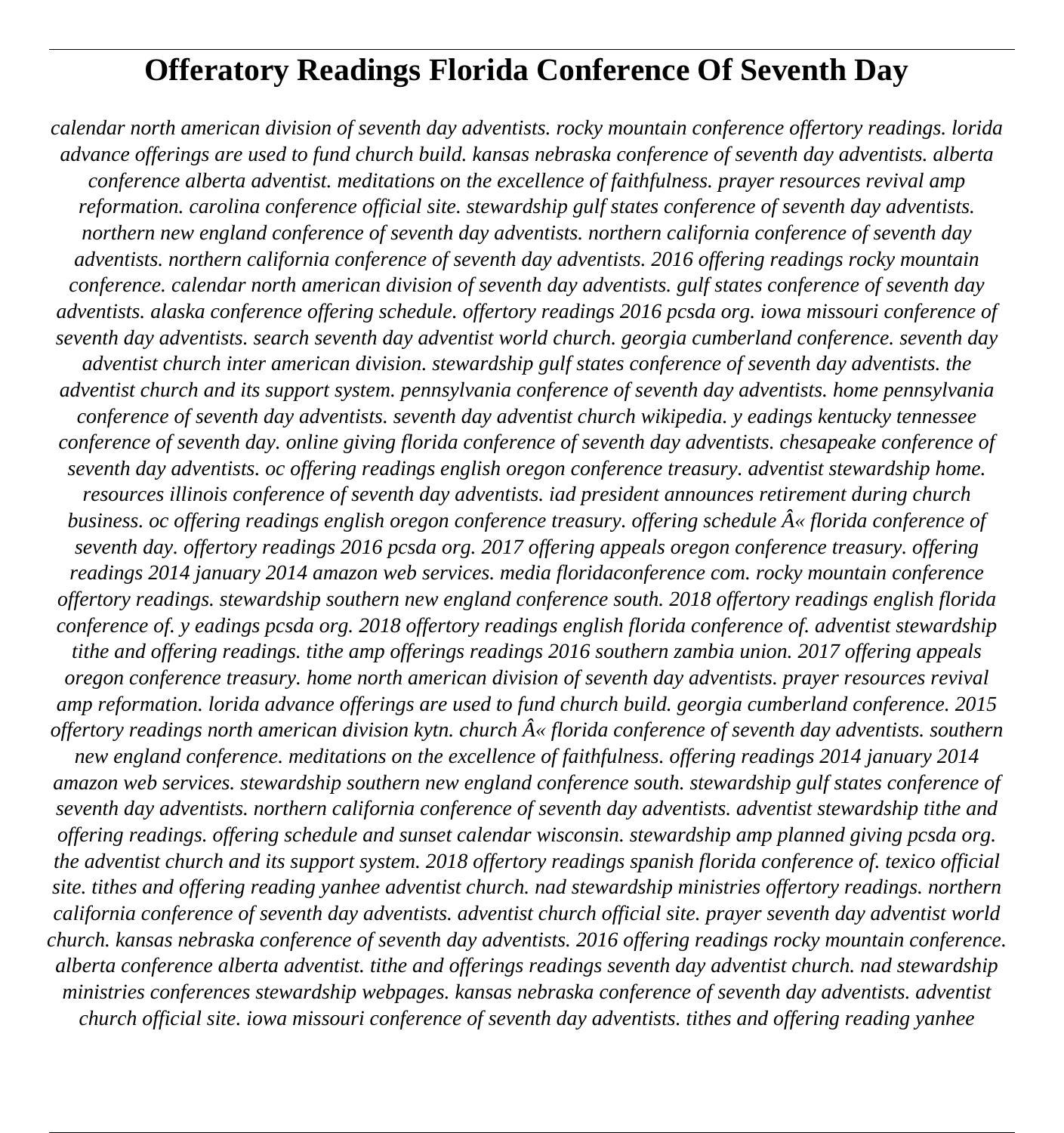*adventist church. iowa missouri conference of seventh day adventists. tithe amp offerings readings 2016 southern zambia union. southern new england conference. home north american division of seventh day adventists. staff resources oklahoma conference of seventh day. treasurer gulf states conference of seventh day adventists. adventist community church offering call reading. adventist community church offering call reading. home pennsylvania conference of seventh day adventists. iad president announces retirement during church business.* alaska conference offering schedule. offering schedule  $\hat{A}$ « florida conference of seventh day. florida seventh day *adventist prayer ministries home. nad stewardship ministries offertory readings. pennsylvania conference of seventh day adventists. kansas nebraska conference of seventh day adventists. iowa missouri conference of seventh* day adventists. church  $\hat{A}$ « florida conference of seventh day adventists. media floridaconference com

### **Calendar North American Division of Seventh day Adventists**

**April 27th, 2018 - This is an official website of the Seventh day Adventist Offering Calendar Offering Local Conference Advance Offertory reading English Offertory reading**''**Rocky Mountain Conference Offertory Readings**

**April 22nd, 2018 - The Rocky Mountain Conference Of Seventh Day Adventists Is The Administrative Home To More Than 17 000 Members Living In Wyoming Colorado And Northwest New Mexico**' '**lorida advance offerings are used to fund church build**

**april 16th, 2018 - 2017 offering schedule sunset calendar f lorida advance offerings are used to fund church build ing programs and church planting in the florida conference florida**'

'**Kansas Nebraska Conference of Seventh day Adventists**

April 20th, 2018 - Kansas Nebraska Conference of Seventh day Adventists Topeka KS 1K likes Religious Organization'

#### '**Alberta Conference Alberta Adventist**

April 25th, 2018 - We are the headquarters for the Seventh day Adventist Churches and Schools Alberta Conference of the Seventh day Adventist 2018 Offering Readings

#### DOCX'

#### '**meditations on the excellence of faithfulness**

april 18th, 2018 - meditations on the excellence of faithfulness by of the south botswana conference of seventh day by the general conference worldwide offering'

## '**PRAYER RESOURCES REVIVAL AMP REFORMATION**

JUNE 11TH, 2017 - TOPICS COVERED INCLUDE PRAYERS AND ELLEN G WHITE ESTATE AT THE GENERAL CONFERENCE OF SEVENTH DAY THIS INSPIRATIONAL COLLECTION OF PRAYER RESOURCES'

### '*carolina conference official site*

*april 21st, 2018 - the carolina conference is the headquarters for the seventh day adventist churches in north and south carolina*''**Stewardship Gulf States Conference of Seventh day Adventists**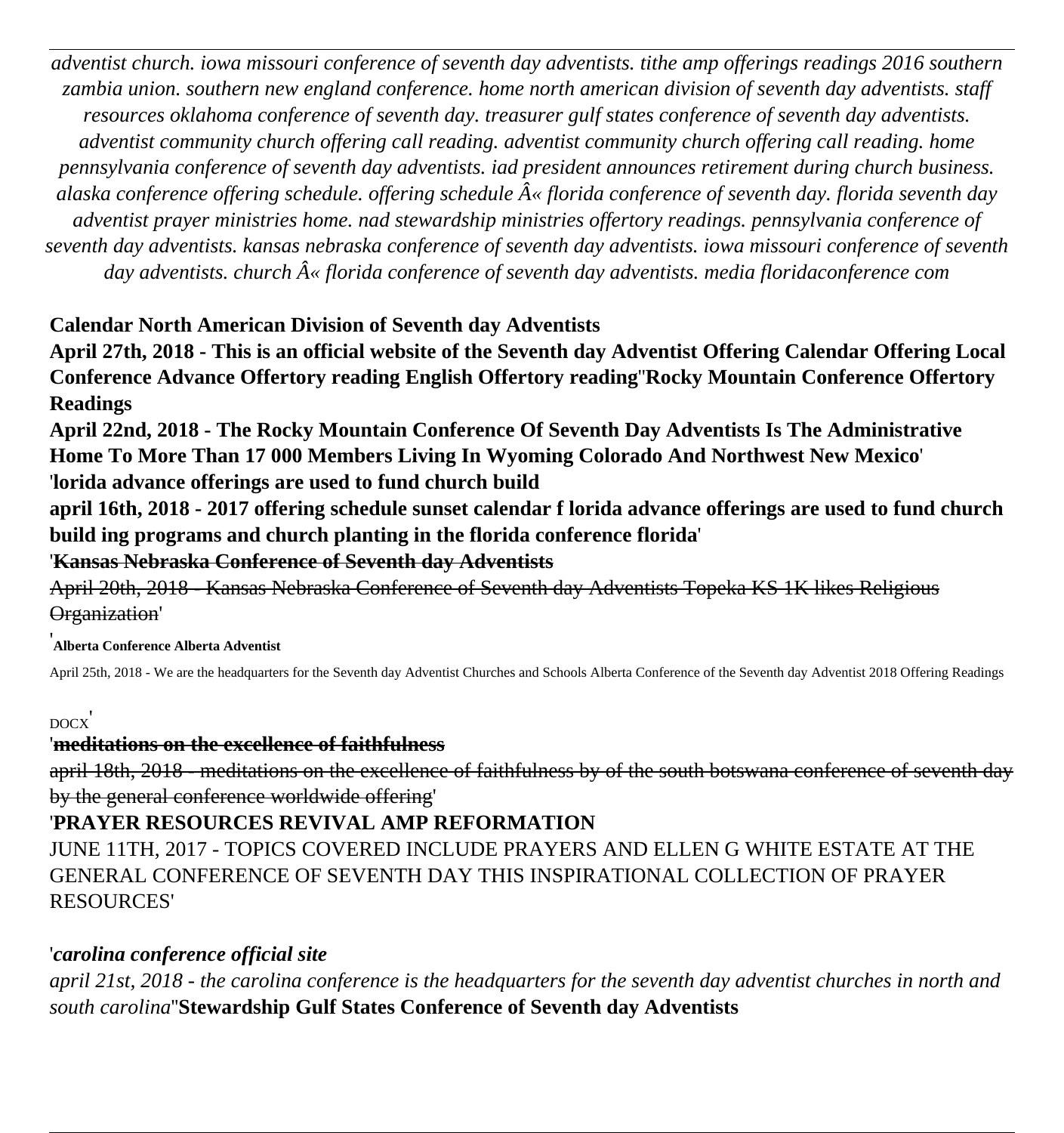## **April 22nd, 2018 - Working in partnership with the Treasury department of the Gulf States Conference to set Offertory Reading in Stewardship Department of the Seventh day**'

#### '**Northern New England Conference of Seventh day Adventists**

March 31st, 2018 - Northern New England Conference of Seventh day Adventists Westbrook Maine 1K likes The Northern New England Conference is responsible

#### for''**northern california conference of seventh day adventists**

april 22nd, 2018 - offering schedules readings the dates are different from the nad offering schedule northern california conference of seventh day adventists "Northern"

April 11th, 2018 - Your offering today will contribute to the development of the Hispanic work in the Northern California Conference READING Conference of Seventh

## day''**2016 Offering Readings Rocky Mountain Conference April 6th, 2018 - 2016 Offering Readings The Rocky Mountain Conference Consists Of Two Senior Academies The Seventh Day Adventist Church Is A Leader In Television**'

#### '**Calendar North American Division Of Seventh Day Adventists**

April 24th, 2018 - Southern New England Conference Camp Offertory Reading English Www Nadadventist Org Is A Part Of The Website Domains Of The Seventh Day

Adventist''**Gulf States Conference of Seventh day Adventists**

April 22nd, 2018 - Gulf States Conference of Seventh day Adventists We support the Adventist churches in Mississippi Alabama and part of the Florida panhandle' '*Alaska Conference Offering Schedule*

*April 25th, 2018 - Of Seventh Day Adventists Home 2018 OFFERING READINGS 30 Alaska Conference Advance J ULY 07 Local Church Budget*'

#### '**Offertory Readings 2016 PCSDA org**

April 23rd, 2018 - Offertory Readings 2016 Christ centered Seventh day Adventist message of invest with Him through our local conference in advancing God's kingdom'

#### '**iowa missouri conference of seventh day adventists**

april 18th, 2018 - iowa missouri conference of seventh day adventists offertory readings for march 2018 readings amp stewpot posted on www imsda org resources march 3 2018  $\hat{a} \in$ " local church budget'*Search Seventh day Adventist world church*

*April 25th, 2018 - Seventh day Adventist beliefs are meant to permeate your whole life Growing out of scriptures that paint a compelling portrait of God you are invited to explore experience and know the One who desires to make us whole*'

#### '**Georgia Cumberland Conference**

April 23rd, 2018 - Georgia Cumberland Conference of Seventh day Adventists Sign In Home Connect With Us Online Giving 255 Conference Rd NE Calhoun GA 30701

706 629 7951' '**SEVENTH DAY ADVENTIST CHURCH INTER AMERICAN DIVISION** APRIL 27TH, 2018 - INTER AMERICAN DIVISION OF THE SEVENTH DAY ADVENTIST CHURCH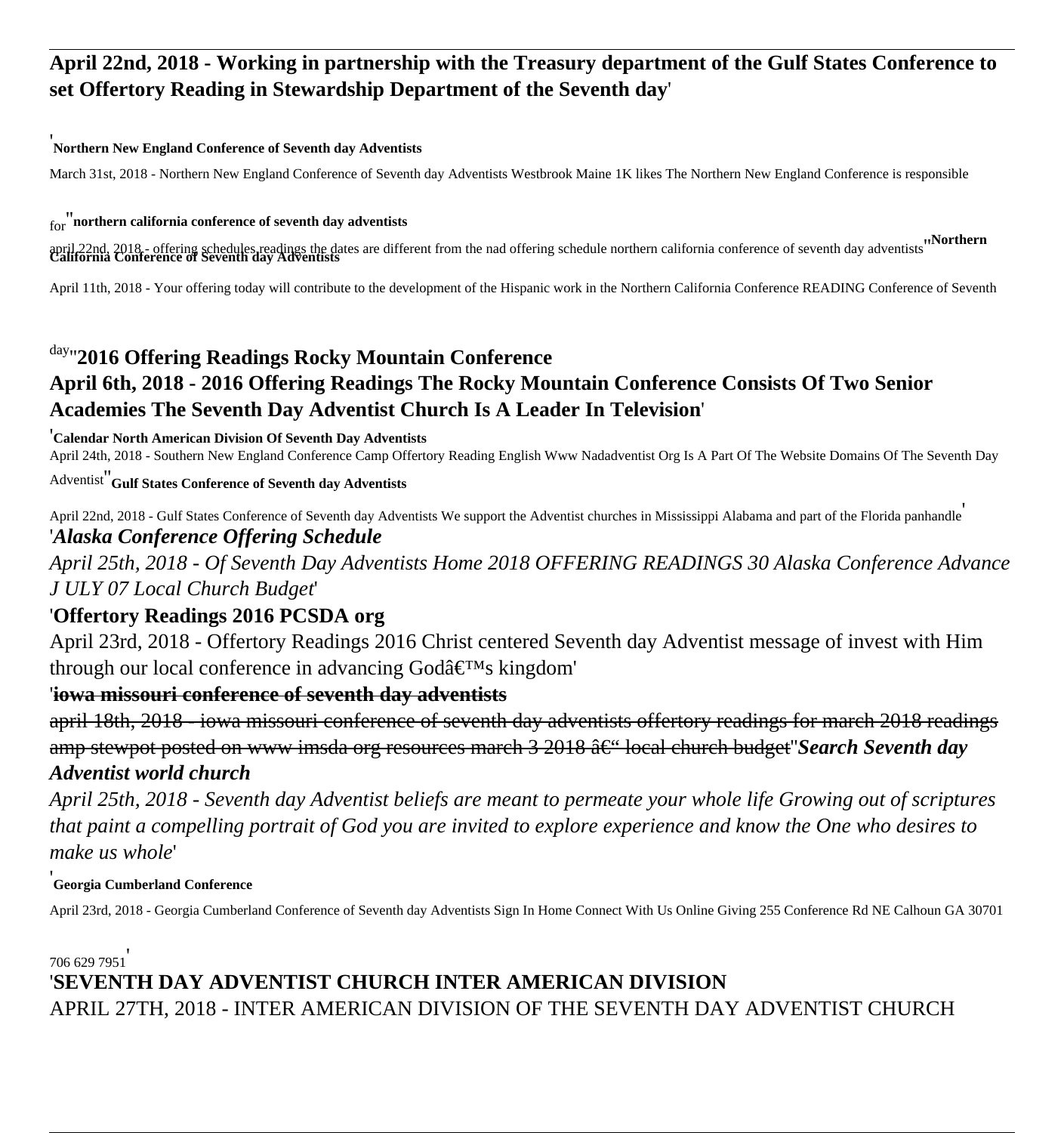## OFFICIAL WEBSITE'

### '**Stewardship Gulf States Conference of Seventh day Adventists**

**April 25th, 2018 - 2018 Offertory Reading Ft Lauderdale FL Full Flyer Gulf States Conference of Seventh day Adventists 10633 Atlanta Highway**''*The Adventist Church and its Support System*

*April 23rd, 2018 - Conference Offering in general support of promotional readings in the Seventh day Adventist Church and*'

## '**PENNSYLVANIA CONFERENCE OF SEVENTH DAY ADVENTISTS**

APRIL 21ST, 2018 - PENNSYLVANIA CONFERENCE OF SEVENTH DAY ADVENTISTS OFFERING RESOURCES PENNSYLVANIA CONFERENCE OF SEVENTH DAY ADVENTISTS''**Home Pennsylvania Conference Of Seventh Day Adventists**

April 26th, 2018 - Pennsylvania Conference Of Seventh Day Stories From Across The Conference Of How People Of Seventh Day Adventists 720 Museum Rd Reading'

## '**SEVENTH DAY ADVENTIST CHURCH WIKIPEDIA**

APRIL 13TH, 2018 - THE SEVENTH DAY ADVENTIST CHURCH SCRIPTURE READINGS PRAYERS AND AN OFFERING INCLUDING TITHING UP TO 12TH IN FLORIDA CONFERENCE'

#### '**y eadings Kentucky Tennessee Conference of Seventh day**

April 25th, 2018 - The 2015 English offertory readings were written by Dr the offering is for the conference advance an offering that Seventh day Adventist Seminary student at'

'**online giving florida conference of seventh day adventists**

april 25th, 2018 - many florida conference churches are now enrolled with the adventist giving web site florida conference of seventh day adventists 2018 offertory readings'

### '**chesapeake conference of seventh day adventists**

april 14th, 2018 - 2018 offertory readings the distinctive christ centered seventh day adventist message of 2018 by the chesapeake conference of seventh day''**OC Offering Readings English Oregon Conference Treasury** April 26th, 2018 - 2016 Offertory Readings English Oregon Conference of Seventh day Adventists STEWARDSHIP'

#### '**adventist stewardship home**

april 24th, 2018 - tithe and offering readings stewardship adventist org is an official website of the seventh day adventist general conference of seventh day adventists '**Resources Illinois Conference Of Seventh Day Adventists**

April 9th, 2018 - Illinois Conference A Seventh Day Adventist Church In IL Looking For A Church To Join Visit Your Local Seventh Day Adventist Church In IL And See How You And Your Family Fit In To The Christian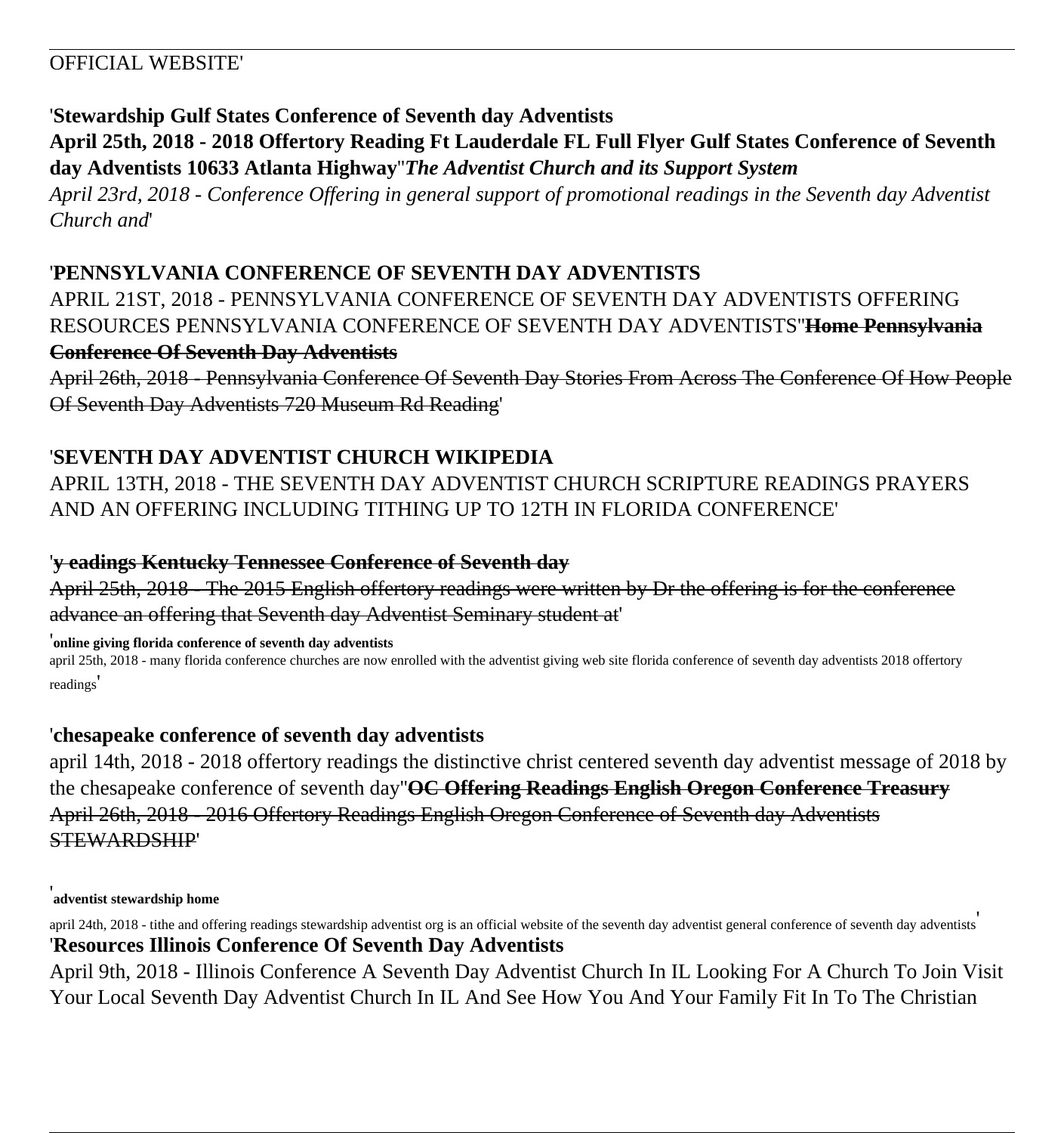Community Provided By This SDA Church''*IAD president announces retirement during church business March 27th, 2018 - Adventist News Network® The official news service of the Seventh day Adventist world church*'

## '**OC Offering Readings English Oregon Conference Treasury**

April 7th, 2018 - 2016 Offertory Readings English Oregon Conference of Seventh day Adventists STEWARDSHIP'

## '*OFFERING SCHEDULE « FLORIDA CONFERENCE OF SEVENTH DAY*

*APRIL 19TH, 2018 - OFFERING SCHEDULE 2015 DECEMBER 5 LOCAL CHURCH BUDGET 12 ADVENTIST* COMMUNITY SERVICES*â€* 19 LOCAL CHURCH BUDGET 26 FLORIDA ADVANCE †WORLD BUDGET *OR NORTH AMERICAN DIVISION BUDGET OFFERINGS*'

#### '**Offertory Readings 2016 PCSDA org**

April 23rd, 2018 - Offertory Readings 2016 Christ centered Seventh day Adventist message of invest with Him through our local conference in advancing God's kingdom'

## '**2017 offering appeals oregon conference treasury**

april 22nd, 2018 - 2017 offertory readings english oregon conference of seventh day adventists

## stewardship''**Offering Readings 2014 January 2014 Amazon Web Services**

April 25th, 2018 - The offertory readings have been developed to Currently the Alberta Advance offering enables the conference to assist a ministry of the Seventh day'

#### '**MEDIA FLORIDACONFERENCE COM**

APRIL 23RD, 2018 - MEDIA FLORIDACONFERENCE COM'

## '*rocky mountain conference offertory readings*

*april 26th, 2018 - the rocky mountain conference of seventh day adventists is the administrative home to more than 17 000 members living in wyoming colorado and northwest new mexico*''**Stewardship Southern New England Conference South**

April 27th, 2018 - Visit your local Seventh day Adventist church in the Northeast and see how you and Southern New England Conference of Seventh day Offertory Readings 2018'

#### '**2018 OFFERTORY READINGS ENGLISH FLORIDA CONFERENCE OF**

APRIL 24TH, 2018 - FLORIDA CONFERENCE OF SEVENTH DAY ADVENTISTS 351 S STATE ROAD 434 ALTAMONTE SPRINGS FL 32714 2018

OFFERTORY READINGS'

'**y eadings PCSDA org**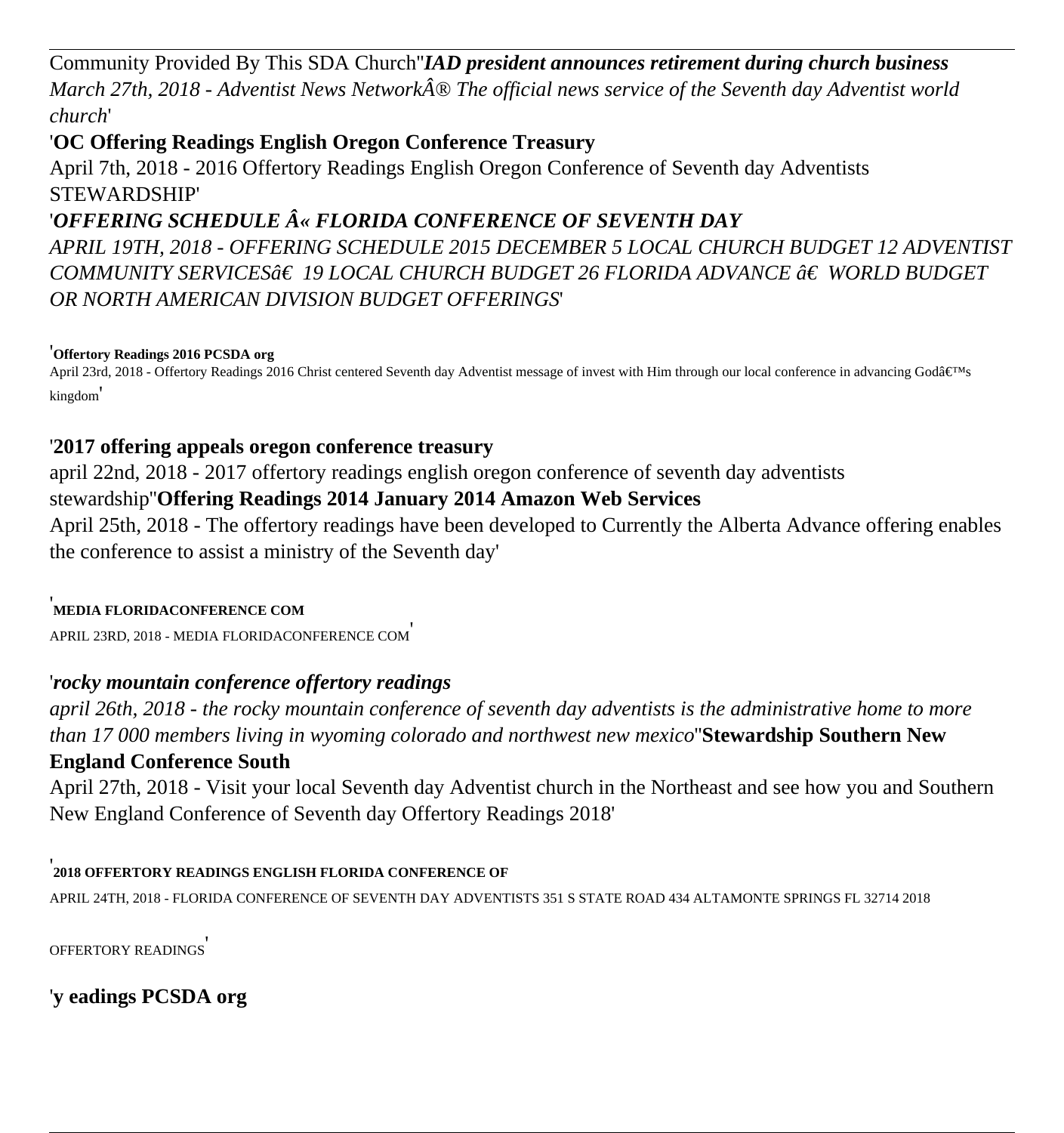## **April 28th, 2018 - The 2015 English offertory readings were written by Dr the offering is for the conference advance an offering that Seventh day Adventist Seminary student at**'

#### '*2018 Offertory Readings English Florida Conference of*

*April 26th, 2018 - Florida Conference of Seventh day Adventists 351 S State Road 434 Altamonte Springs FL 32714 2018 Offertory Readings*'

#### '**Adventist Stewardship Tithe and Offering Readings**

April 13th, 2018 - Tithe and Offering Readings stewardship adventist org is an Official website of the Seventh day Adventist General Conference of Seventh day Adventists'

#### '**Tithe amp Offerings Readings 2016 Southern Zambia Union**

April 19th, 2018 - General Conference of Seventh day Adventists These readings are meant to provide a spiritual Perhaps this is a strange verse to read for an offering time,

#### '*2017 Offering Appeals Oregon Conference Treasury*

*April 26th, 2018 - 2017 Offertory Readings English Oregon Conference of Seventh day Adventists STEWARDSHIP*'

#### '**Home North American Division of Seventh day Adventists**

April 25th, 2018 - Is This Thing On live streamed on Facebook with studio audience of Adventist college students host Julio Mu $\tilde{A}$ +oz and guests Dan Jackson NAD president and Alex Bryant executive secretary"**Prayer** 

#### **Resources Revival amp Reformation**

June 11th, 2017 - Topics covered include prayers and Ellen G White Estate at the General Conference of Seventh day This inspirational collection of prayer resources''**LORIDA ADVANCE OFFERINGS ARE USED TO FUND CHURCH BUILD** APRIL 16TH, 2018 - 2017 OFFERING SCHEDULE SUNSET CALENDAR F LORIDA ADVANCE OFFERINGS ARE USED TO FUND CHURCH BUILD ING PROGRAMS AND CHURCH PLANTING IN THE FLORIDA CONFERENCE FLORIDA'

#### '**Georgia Cumberland Conference**

April 23rd, 2018 - Georgia Cumberland Conference of Seventh day Adventists Sign In Home Connect With Us Online Giving 255 Conference Rd NE Calhoun GA 30701 706 629 7951''**2015 Offertory Readings North American Division KYTN** April 9th, 2018 - 2015 Offertory Readings North American Division Christ Centered Seventh Day Adventist Message Of Hope And Wholeness ― Conference Treasurer

### 'Church  $\hat{A}$ « Florida Conference of Seventh day Adventists

April 8th, 2018 - From his reading he discovered the Florida Conference of Seventh day Adventists is a mainstream and the Altamonte Springs Police Department offering free''**SOUTHERN NEW ENGLAND CONFERENCE** APRIL 25TH, 2018 - SOUTHERN NEW ENGLAND CONFERENCE THE SEVENTH DAY ADVENTIST HEAD QUARTERS FOR THE CHURCH IN CONNECTICUT OFFERTORY READINGS SOUTHERN NEW ENGLAND CONF''**Meditations on the Excellence of Faithfulness**

April 14th, 2018 - Meditations on the Excellence of Faithfulness by of the South Botswana Conference of Seventh day by the General Conference Worldwide

offering''**offering readings 2014 january 2014 amazon web services**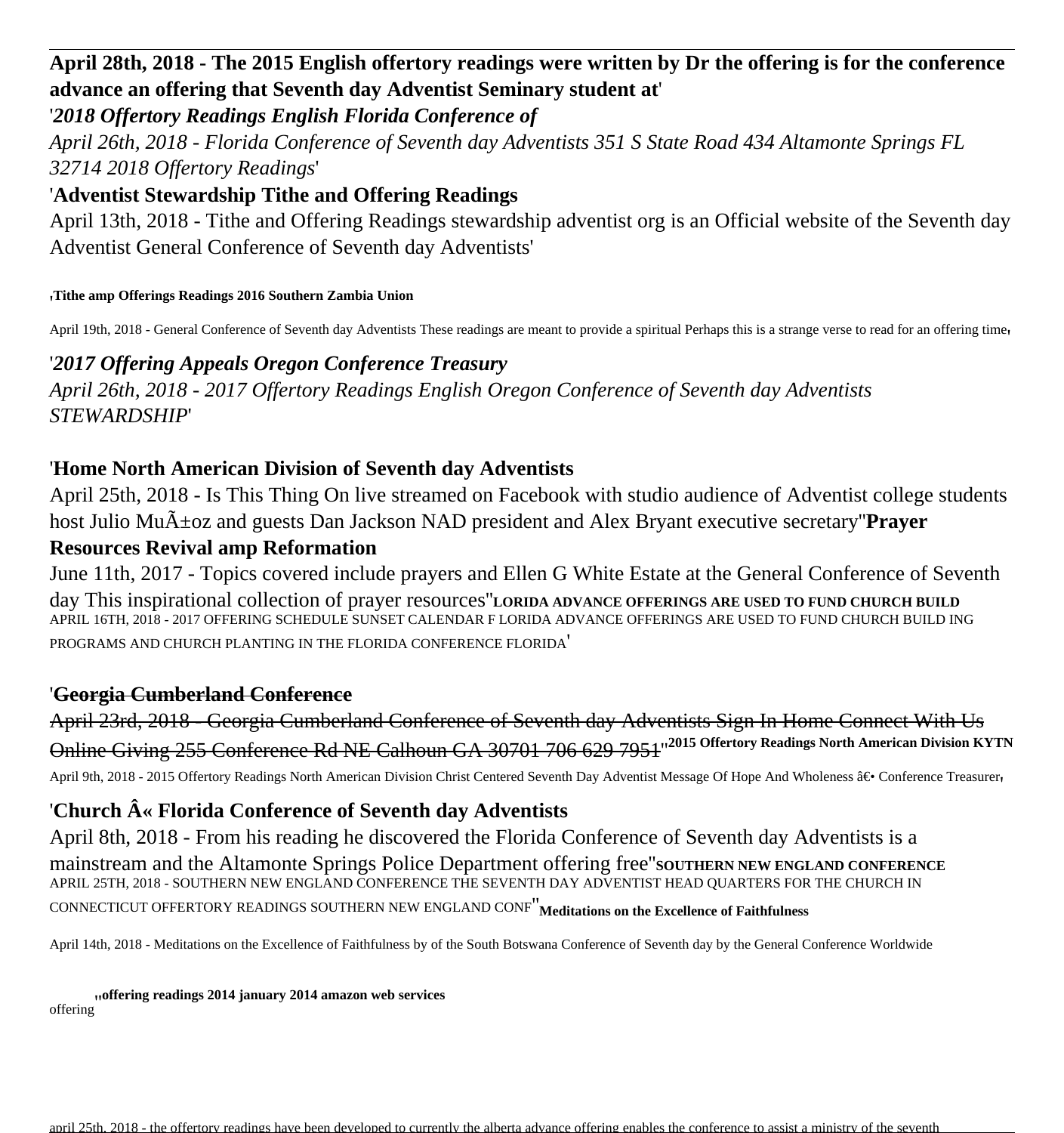# day''**Stewardship Southern New England Conference South**

April 23rd, 2018 - Visit your local Seventh day Adventist church in the Northeast and see how you and Southern New England Conference of Seventh day Offertory Readings 2018'

## '**Stewardship Gulf States Conference Of Seventh Day Adventists**

## **April 25th, 2018 - 2018 Offertory Reading Ft Lauderdale FL Full Flyer Gulf States Conference Of Seventh Day Adventists 10633 Atlanta Highway**' '**NORTHERN CALIFORNIA CONFERENCE OF SEVENTH DAY ADVENTISTS** APRIL 22ND, 2018 - OFFERING SCHEDULES READINGS THE DATES ARE DIFFERENT FROM THE NAD OFFERING SCHEDULE NORTHERN CALIFORNIA CONFERENCE OF SEVENTH DAY ADVENTISTS'

#### '**Adventist Stewardship Tithe and Offering Readings**

April 13th, 2018 - Tithe and Offering Readings stewardship adventist org is an Official website of the Seventh day Adventist General Conference of Seventh day

**Adventists** 

#### '**Offering Schedule and Sunset Calendar Wisconsin**

**Anril Planned Giving POSIDA Orgetsion** of Seventh day Adventists Home Offering Schedule and Sunset Calendar 2016 English Sabbath Offering Readings (Stewardship

April 21st, 2018 - Welcome And Thank You For Visiting The Stewardship And Planned Giving Webpage Of Potomac Conference Corporation Of As Seventh Day

# Adventists We Special Offering''*The Adventist Church and its Support System*

*April 23rd, 2018 - Conference Offering in general support of promotional readings in the Seventh day Adventist Church and*'

#### '**2018 Offertory Readings Spanish Florida Conference Of**

April 17th, 2018 - Florida Conference Of Seventh Day Adventists 351 S State Road 434 Altamonte Springs FL 32714 Virtual Tour Google Maps 2018 Offertory Readings Spanish''**texico official site** april 27th, 2018 - of seventh day adventists who s online members currently online 0 guests currently online 60' '**TITHES AND OFFERING READING YANHEE ADVENTIST CHURCH** APRIL 18TH, 2018 - GENERAL CONFERENCE OF SEVENTH DAY ADVENTISTS TITHES AND OFFERING READING 2 63 MB YANHEE ADVENTIST CHURCH IS A MEMBER OF THE SEVENTH DAY ADVENTIST CHURCH''**NAD STEWARDSHIP MINISTRIES OFFERTORY READINGS APRIL 25TH, 2018 - OFFERTORY READINGS AFTER SOME FEEDBACK FROM STEWARDSHIP DIRECTORS IN THE FIELD WE HAVE DETERMINED NOT TO CONTINUE PRODUCING OFFERTORY VIDEOS**'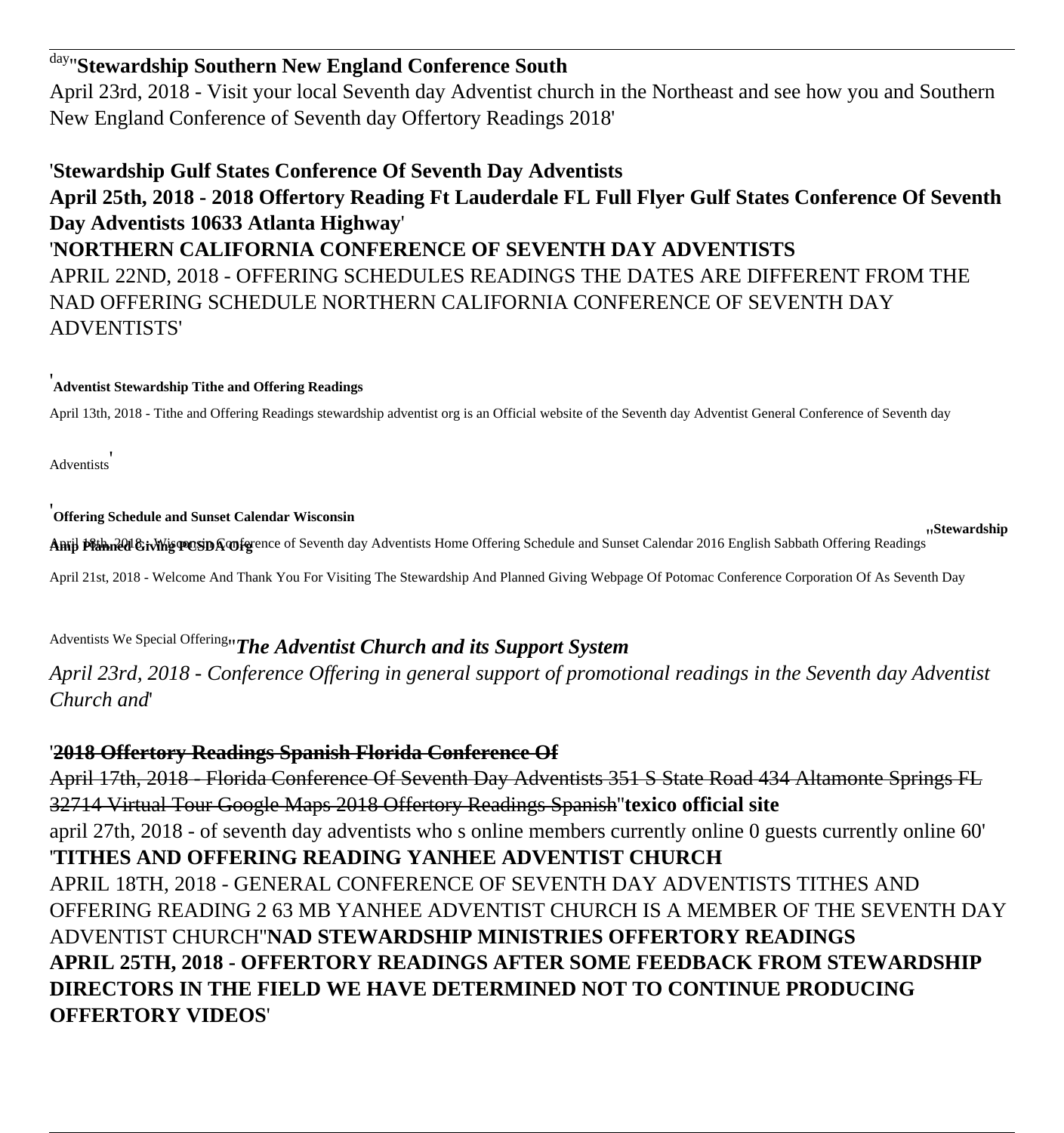## '**Northern California Conference Of Seventh Day Adventists April 26th, 2018 - Your Offering Today Will Contribute To The Development Of The Hispanic Work In The Northern California Conference READING Conference Of Seventh Day" ADVENTIST CHURCH OFFICIAL SITE**

APRIL 24TH, 2018 - SEVENTH DAY ADVENTISTS BELIEVE GOD HAS CALLED EVERYONE TO A LIFE OF SERVICE IN RESPONSE TO THIS CALL

ADVENTISTS AROUND THE WORLD CAN BE FOUND DISTRIBUTING FOOD AND SUPPLIES IN NATIONS EXPERIENCING NATURAL DISASTERS

EDUCATING CHILDREN LIVING IN REFUGEE CAMPS AND SHOWING COMPASSION TO SOCIETY S MOST VULNERABLE MEMBERS''**Prayer Seventh day Adventist world church**

April 25th, 2018 - 1 University of Cincinnati "Integrative Medicine Spirituality Improves Outcomes in Urban Adolescents With Asthma  $\hat{a} \in \bullet$  April 14 2011 2 Shane Sharp  $\hat{a} \in \alpha$  How does prayer help manage emotions  $\hat{a} \in \bullet$  in Social Psychology Quarterly December 2010'

#### '**Kansas Nebraska Conference Of Seventh Day Adventists**

**April 9th, 2018 - Kansas Nebraska Conference Serves The Seventh Day Adventist Churchs In OFFERTORY READINGS Amp SCHEDULE Kansas Nebraska Conference Of Seventh Day**

**Adventists**''**2016 offering readings rocky mountain conference**

april 6th, 2018 - 2016 offering readings the rocky mountain conference consists of two senior academies the seventh day adventist church is a leader in television' '**Alberta Conference Alberta Adventist**

April 25th, 2018 - We Are The Headquarters For The Seventh Day Adventist Churches And Schools Alberta Conference Of The Seventh Day Adventist 2018 Offering Readings DOCX'

'**tithe and offerings readings seventh day adventist church**

march 27th, 2018 - general conference of seventh day adventists program provided by the general conference worldwide offering the tithe and offerings readings booklet is,

'**NAD Stewardship Ministries Conferences Stewardship Webpages**

April 27th, 2018 - Conferences Stewardship Webpages New Jersey Conference Of Seventh Day Adventists Inc Ohio Conference Florida Conference''**KANSAS NEBRASKA CONFERENCE OF SEVENTH DAY ADVENTISTS**

APRIL 9TH, 2018 - KANSAS NEBRASKA CONFERENCE SERVES THE SEVENTH DAY ADVENTIST CHURCHS IN OFFERTORY READINGS AMP SCHEDULE KANSAS NEBRASKA CONFERENCE OF SEVENTH DAY ADVENTISTS' '**ADVENTIST CHURCH OFFICIAL SITE**

**APRIL 27TH, 2018 - GENERAL CONFERENCE EAST CENTRAL SEE HOW THE STORY OF THE SEVENTH DAY ADVENTIST CHURCH ATTENTIVE ENOUGH TO HEAR MY PRAYERS AND LOVING ENOUGH TO BE DEFINED BY**' '**Iowa Missouri Conference Of Seventh Day Adventists**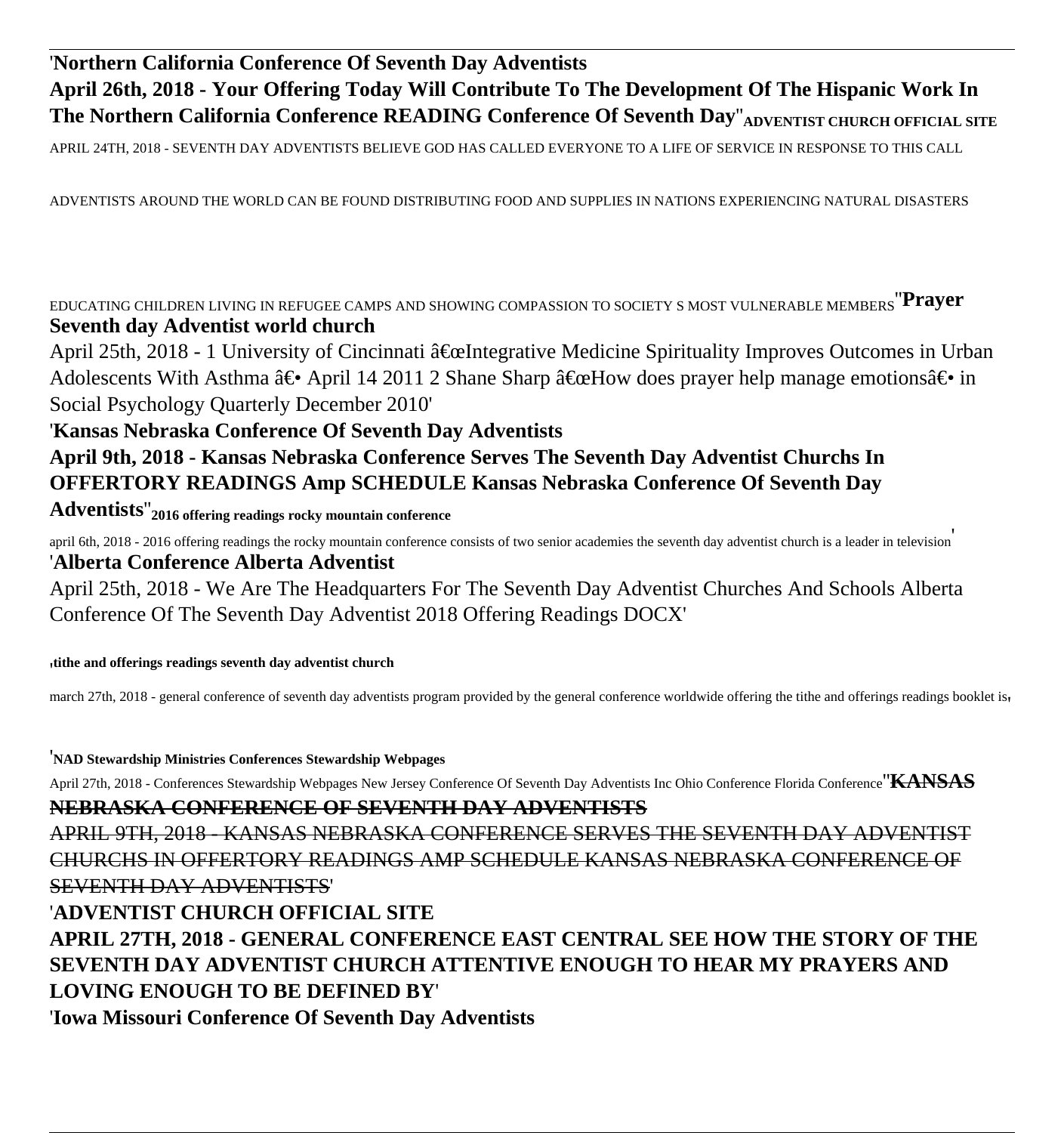April 24th, 2018 - Official Website Of The Iowa Missouri Conference Of Seventh Day Adventists'

## '**Tithes And Offering Reading Yanhee Adventist Church**

April 18th, 2018 - General Conference Of Seventh Day Adventists Tithes And Offering Reading 2 63 MB Yanhee Adventist Church Is A Member Of The Seventh Day Adventist Church'

## '**Iowa Missouri Conference Of Seventh Day Adventists**

April 18th, 2018 - Iowa Missouri Conference Of Seventh Day Adventists OFFERTORY READINGS FOR MARCH 2018 Readings Amp Stewpot Posted On Www Imsda Org Resources March 3 2018  $\hat{a} \in \mathcal{C}$  Local Church Budget'

'**TITHE AMP OFFERINGS READINGS 2016 SOUTHERN ZAMBIA UNION**

APRIL 19TH, 2018 - GENERAL CONFERENCE OF SEVENTH DAY ADVENTISTS THESE READINGS ARE MEANT TO PROVIDE A SPIRITUAL PERHAPS THIS IS A STRANGE VERSE TO READ FOR AN OFFERING TIME'

## '**Southern New England Conference**

April 25th, 2018 - Southern New England Conference The Seventh Day Adventist Head Quarters For The Church In Connecticut Offertory Readings Southern New England Conf'

## '**Home North American Division of Seventh day Adventists**

April 25th, 2018 - Is This Thing On live streamed on Facebook with studio audience of Adventist college students host Julio Mu $\tilde{A}$ ±oz and guests Dan Jackson NAD president and Alex Bryant executive secretary" Staff Resources **Oklahoma Conference of Seventh day**

April 21st, 2018 - Official website of the Oklahoma Conference of Seventh day Adventists'

## '**Treasurer Gulf States Conference of Seventh day Adventists**

**April 16th, 2018 - Treasurer Email bdanese gscsda org Phone Offertory Reading in Text The Gulf States Conference of Seventh day Adventists is comprised of the geographical**'

'**Adventist Community Church Offering Call Reading**

## **April 21st, 2018 - Vancouver WA This website shows the Conference suggested reading for the Offering Call**'

'**ADVENTIST COMMUNITY CHURCH OFFERING CALL READING**

APRIL 21ST, 2018 - VANCOUVER WA THIS WEBSITE SHOWS THE CONFERENCE SUGGESTED READING FOR THE OFFERING CALL''**Home**

## **Pennsylvania Conference Of Seventh Day Adventists**

April 23rd, 2018 - Pennsylvania Conference Of Seventh Day Stories From Across The Conference Of How People Of Seventh Day Adventists 720 Museum Rd Reading''**IAD president announces retirement during church business**

March 27th, 2018 - Adventist News Network® The official news service of the Seventh day Adventist world church

### '**ALASKA CONFERENCE OFFERING SCHEDULE**

APRIL 25TH, 2018 - OF SEVENTH DAY ADVENTISTS HOME 2018 OFFERING READINGS 30 ALASKA CONFERENCE ADVANCE J ULY 07 LOCAL CHURCH BUDGET'

<sup>'</sup>Offering Schedule  $\hat{A}$ « Florida Conference of Seventh day

April 19th, 2018 - Offering Schedule 2015 DECEMBER 5 Local Church Budget 12 Adventist Community Services†19 Local Church Budget 26 Florida Advance â€